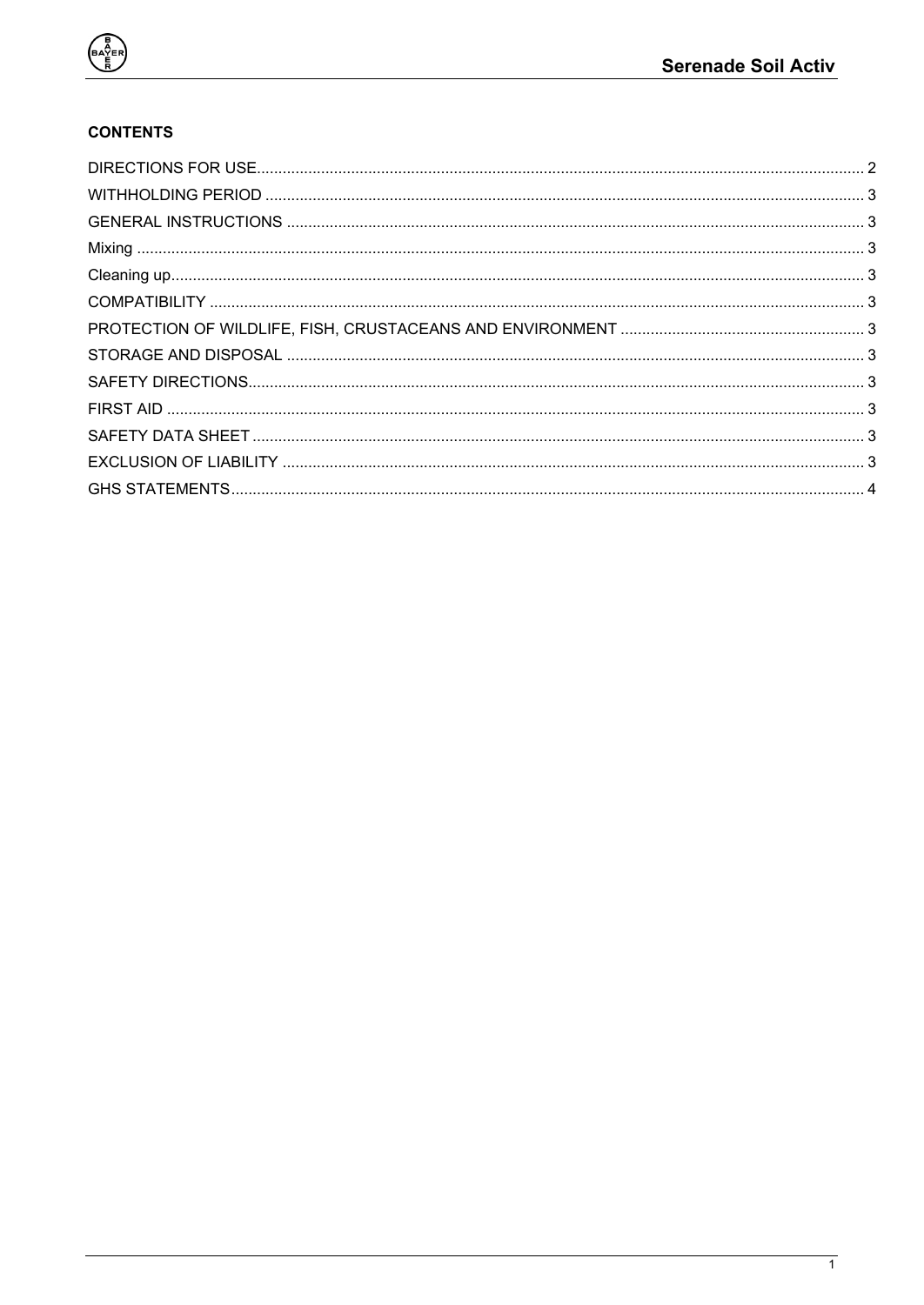## **READ SAFETY DIRECTIONS BEFORE OPENING OR USING**



### **ACTIVE CONSTITUENT: Not less than 3.0 X 1013 CFU/L** *Bacillus amyloliquefaciens* **(formerly** *Bacillus subtilis***) strain QST 713**

#### **A suspension concentrate form of the QST 713 strain of** *Bacillus amyloliquefaciens* **(formerly**  *Bacillus subtilis***) for use in agricultural and horticultural crops, as per the Directions for Use**

### <span id="page-1-0"></span>**DIRECTIONS FOR USE**

Root colonisation is critical for a beneficial outcome from Serenade SOIL ACTIV as a soil ameliorant. Apply Serenade SOIL ACTIV in a manner that will concentrate the product in the seed, root or transplant zone. This may include delivery of Serenade SOIL ACTIV via drip or micro sprinkler irrigation, soil drench, in-furrow application or plant-hole drench.

| <b>CROP</b>    | <b>PURPOSE</b>                                                                                                                                    | <b>RATE</b>  | <b>CRITICAL COMMENTS</b>                                                                                                                                                                                                                                                                 |
|----------------|---------------------------------------------------------------------------------------------------------------------------------------------------|--------------|------------------------------------------------------------------------------------------------------------------------------------------------------------------------------------------------------------------------------------------------------------------------------------------|
| Vegetable      | Serenade SOIL                                                                                                                                     | $1 - 2$ L/ha | Plant hole drench at transplanting:                                                                                                                                                                                                                                                      |
| crops, berries | ACTIV is a ready-to-                                                                                                                              |              | Apply the selected volume of drench mixture in the                                                                                                                                                                                                                                       |
| and other      | use formulation of                                                                                                                                |              | planting hole. Mix with sufficient water to allow a                                                                                                                                                                                                                                      |
| small fruits,  | the highly active QST                                                                                                                             |              | consistent volume to be applied to each plant (e.g. 50)                                                                                                                                                                                                                                  |
| row crops      | 713 strain of Bacillus                                                                                                                            |              | mL of drench mixture per plant).                                                                                                                                                                                                                                                         |
|                | amyloliquefaciens for<br>application to soil to<br>improve<br>bioavailability of soil<br>resources for<br>agricultural and<br>horticultural crops |              | In-furrow application (direct sown):<br>Apply as an in-furrow spray in the required amount of<br>water per hectare for the crop at planting. Mount the<br>spray nozzle so the spray is directed into the furrow<br>just before the seeds or seed pieces are covered.<br>Drip irrigation: |
|                |                                                                                                                                                   |              | Apply product with the first irrigation after<br>transplanting. Repeat applications may be made<br>every 21 - 28 days depending on crop and growth<br>rate.                                                                                                                              |
|                |                                                                                                                                                   |              | Soil surface boom spray:                                                                                                                                                                                                                                                                 |
|                |                                                                                                                                                   |              | Apply after sowing or transplanting at the start of                                                                                                                                                                                                                                      |
|                |                                                                                                                                                   |              | active root growth. Use irrigation or rainfall to                                                                                                                                                                                                                                        |
|                |                                                                                                                                                   |              | incorporate the product into the root zone.                                                                                                                                                                                                                                              |
| Tree crops     |                                                                                                                                                   | 7 mL/tree    | Drip or micro-sprinkler irrigation or soil drench at<br>root flush:                                                                                                                                                                                                                      |
|                |                                                                                                                                                   |              | Apply spray mixture to the surface of the soil at root                                                                                                                                                                                                                                   |
|                |                                                                                                                                                   |              | flush (just prior to vegetative flush) through micro                                                                                                                                                                                                                                     |
|                |                                                                                                                                                   |              | sprinkler, drip irrigation or soil drench system. Apply                                                                                                                                                                                                                                  |
|                |                                                                                                                                                   |              | a sufficient quantity of irrigation to reach the root                                                                                                                                                                                                                                    |
|                |                                                                                                                                                   |              | zone. In high density plantings do not exceed 2 L/ha<br>of Serenade SOIL ACTIV.                                                                                                                                                                                                          |
| <b>Bananas</b> |                                                                                                                                                   | $0.4 - 1$    | Micro-sprinkler irrigation or soil drench at root                                                                                                                                                                                                                                        |
|                |                                                                                                                                                   | mL/plant     | flush:                                                                                                                                                                                                                                                                                   |
|                |                                                                                                                                                   |              | Apply a sufficient quantity of irrigation to reach the<br>root zone. Do not exceed 2 L/ha of Serenade SOIL<br>ACTIV.                                                                                                                                                                     |
| Newly          |                                                                                                                                                   | $0.4 - 2$    | Drip or micro-sprinkler irrigation or soil drench:                                                                                                                                                                                                                                       |
| established    |                                                                                                                                                   | mL/plant     | Apply a sufficient quantity of irrigation to reach the                                                                                                                                                                                                                                   |
| tree, vine and |                                                                                                                                                   |              | root zone. In high density plantings do not exceed 2                                                                                                                                                                                                                                     |
| berry crops    |                                                                                                                                                   |              | L/ha of Serenade SOIL ACTIV.                                                                                                                                                                                                                                                             |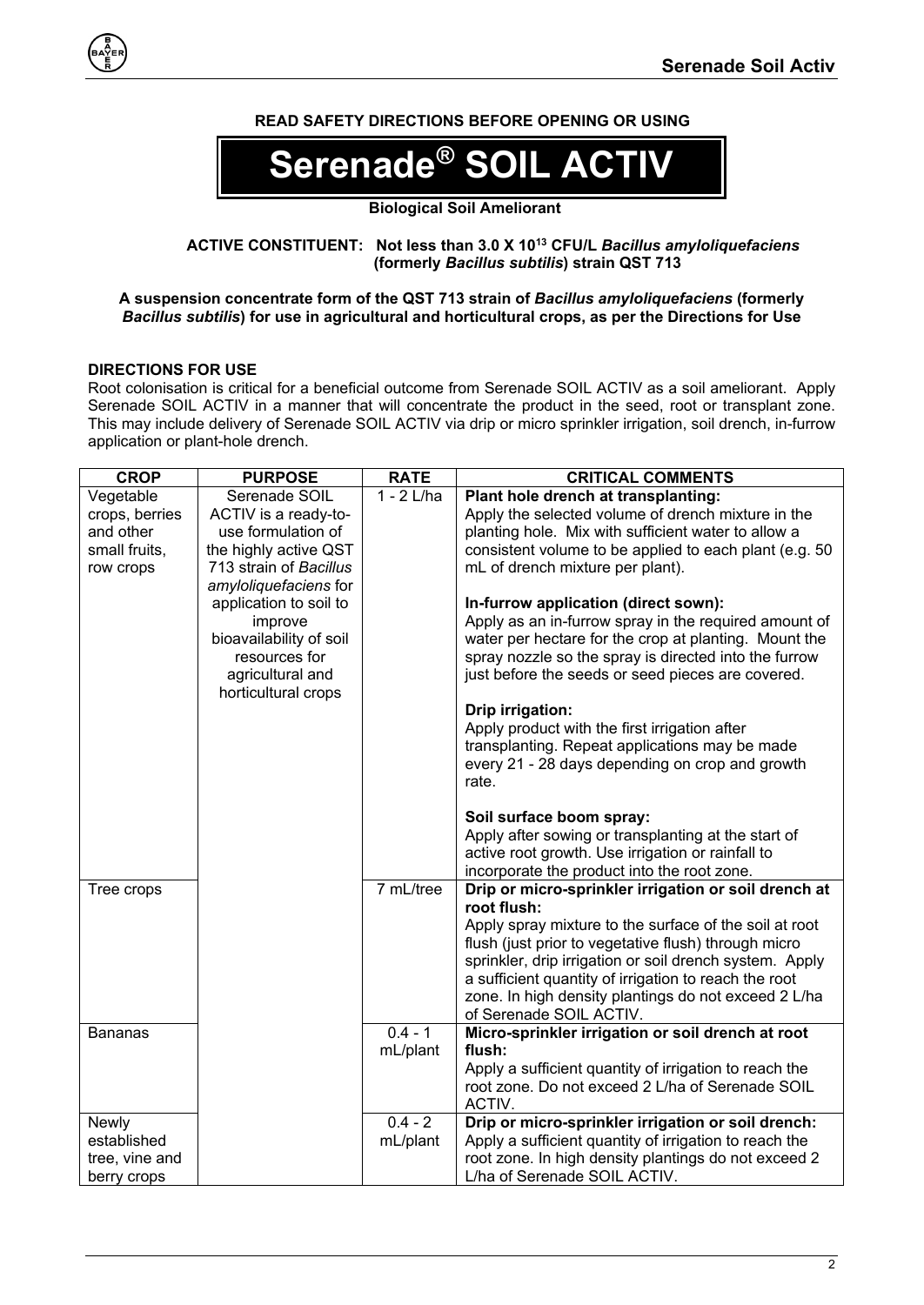

#### <span id="page-2-0"></span>**WITHHOLDING PERIOD Harvest and Grazing: NOT REQUIRED WHEN USED AS DIRECTED**

#### <span id="page-2-1"></span>**GENERAL INSTRUCTIONS**

For application to soil to improve bioavailability of soil resources for agricultural and horticultural crops.

### <span id="page-2-2"></span>**Mixing**

Prior to opening, shake or agitate the container vigorously, then add the required quantity of Serenade SOIL ACTIV to water in the tank while stirring or with agitators in motion. Maintain agitation until spraying is complete.

#### <span id="page-2-3"></span>**Cleaning up**

Equipment should be thoroughly cleaned by rinsing with water several times.

#### <span id="page-2-4"></span>**COMPATIBILITY**

Serenade SOIL ACTIV has been tested for compatibility with many other conventional products including fungicides, insecticides, herbicides, and fertilizers. However, as formulations of other manufacturers' products are beyond the control of Bayer, all mixtures should be tested prior to mixing commercial quantities. As changes in climatic conditions can alter the sensitivity of plants to mixtures of sprays, Bayer cannot be responsible for the behaviour of such mixtures.

For the latest compatibility recommendations contact the Bayer Crop Science Technical Enquiry Hotline 1800 804 479 or your local Bayer Crop Science representative.

#### <span id="page-2-5"></span>**PROTECTION OF WILDLIFE, FISH, CRUSTACEANS AND ENVIRONMENT**

DO NOT contaminate wetlands or watercourses with this product or used containers.

#### <span id="page-2-6"></span>**STORAGE AND DISPOSAL**

Store out of reach of children.

Store in the closed, original container in a cool, well-ventilated area. Do not store for prolonged periods in direct sunlight. Serenade SOIL ACTIV can be stored for 24 months from the date of manufacture when stored at ambient temperature conditions (17 – 25 ˚C).

Triple rinse containers before disposal. Add rinsings to spray tank. DO NOT dispose of undiluted chemicals on site. If recycling, replace cap and return clean containers to recycler or designated collection point. If not recycling, break, crush, or puncture and deliver empty packaging to an approved waste management facility. If an approved waste management facility is not available, bury the empty packaging 500 mm below the surface in a disposal pit specifically marked and set up for this purpose, clear of waterways, desirable vegetation and tree roots, in compliance with relevant Local, State or Territory government regulations. DO NOT burn empty containers or product. DO NOT re-use empty containers for any other purpose.

#### <span id="page-2-7"></span>**SAFETY DIRECTIONS**

May irritate the eyes. Avoid contact with eyes. When opening the container and preparing the product for use, wear cotton overalls buttoned to the neck and wrist (or equivalent clothing) and disposable gloves. If product in eyes, wash it out immediately with water. Wash hands after use. After each day's use wash contaminated clothing.

### <span id="page-2-8"></span>**FIRST AID**

First aid is not generally required. If in doubt, contact a Poisons Information Centre (phone Australia 13 11 26) or a doctor.

<span id="page-2-9"></span>**SAFETY DATA SHEET** the Safety Data Sheet, which can be obtained from www.crop.bayer.com.au.

### <span id="page-2-10"></span>**EXCLUSION OF LIABILITY**

This product must be used strictly as directed, and in accordance with all instructions appearing on the label and in other reference material. So far as it is lawfully able to do so, Bayer CropScience Pty Ltd accepts no liability or responsibility for loss or damage arising from failure to follow such directions and instructions.

Serenade<sup>®</sup> is a Registered Trademark of the Bayer Group. FOR 24 HOUR SPECIALIST ADVICE